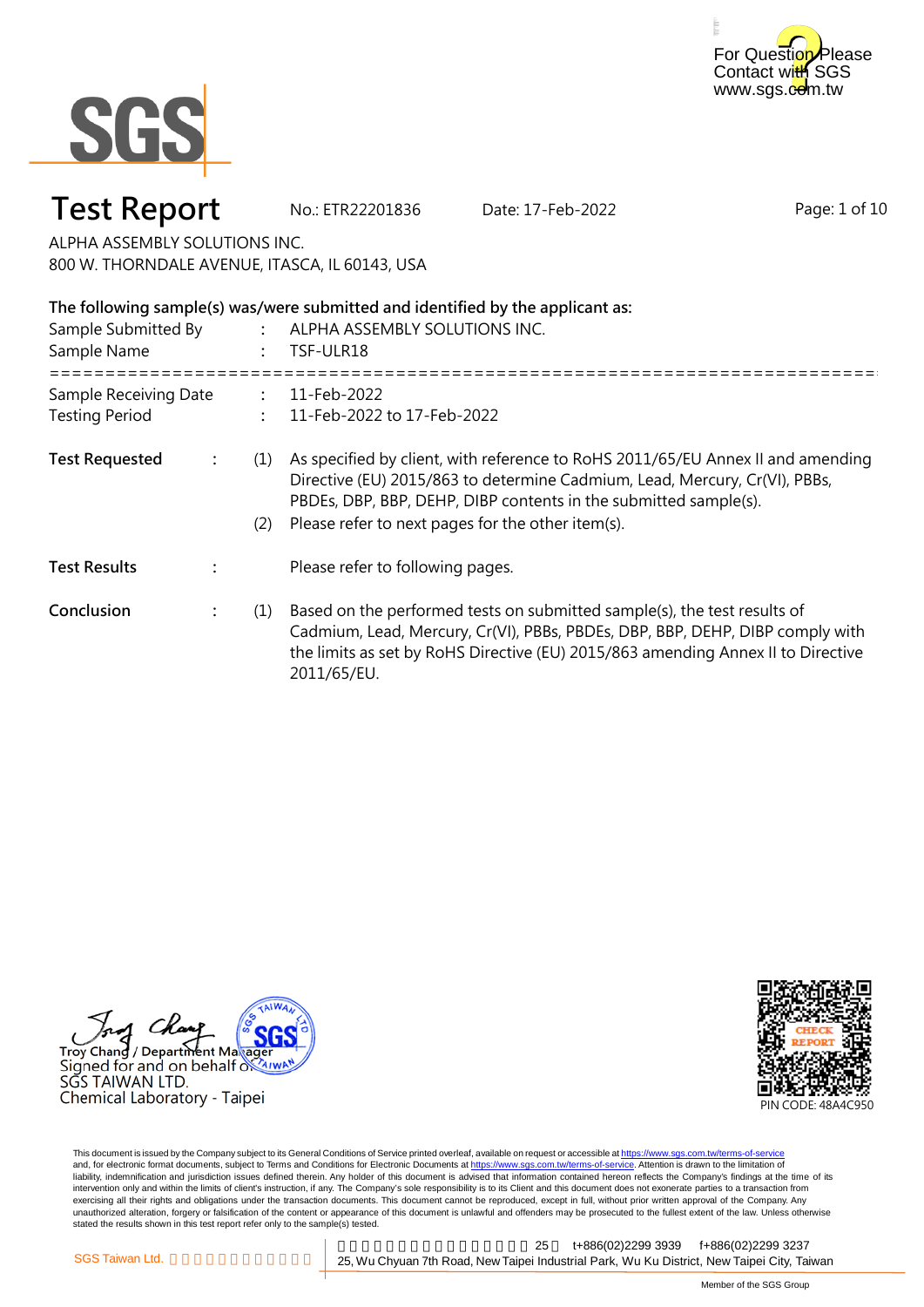

## **Test Report** No.: ETR22201836 Date: 17-Feb-2022 Page: 2 of 10

ALPHA ASSEMBLY SOLUTIONS INC. 800 W. THORNDALE AVENUE, ITASCA, IL 60143, USA

### **Test Part Description**

No.1 **:** CREAM PASTE

**Test Result(s)**

| Test Item(s)                         | Method                               | Unit  | <b>MDL</b>     | Result | Limit          |
|--------------------------------------|--------------------------------------|-------|----------------|--------|----------------|
|                                      |                                      |       |                | No.1   |                |
| Cadmium (Cd) (CAS No.: 7440-43-9)    | With reference to IEC 62321-5: 2013, | mg/kg | $\overline{2}$ | n.d.   | 100            |
|                                      | analysis was performed by ICP-OES.   |       |                |        |                |
| Lead (Pb) (CAS No.: 7439-92-1)       | With reference to IEC 62321-5: 2013, | mg/kg | $\overline{2}$ | n.d.   | 1000           |
|                                      | analysis was performed by ICP-OES.   |       |                |        |                |
| Mercury (Hg) (CAS No.: 7439-97-6)    | With reference to IEC 62321-4: 2013+ | mg/kg | $\overline{2}$ | n.d.   | 1000           |
|                                      | AMD1: 2017, analysis was performed   |       |                |        |                |
|                                      | by ICP-OES.                          |       |                |        |                |
| Hexavalent Chromium Cr(VI) (CAS No.: | With reference to IEC 62321-7-2:     | mg/kg | 8              | n.d.   | 1000           |
| 18540-29-9)                          | 2017, analysis was performed by UV-  |       |                |        |                |
|                                      | VIS.                                 |       |                |        |                |
| Monobromobiphenyl                    |                                      | mg/kg | 5              | n.d.   |                |
| Dibromobiphenyl                      |                                      | mg/kg | $\overline{5}$ | n.d.   |                |
| Tribromobiphenyl                     |                                      | mg/kg | $\overline{5}$ | n.d.   |                |
| Tetrabromobiphenyl                   |                                      | mg/kg | 5              | n.d.   |                |
| Pentabromobiphenyl                   |                                      | mg/kg | $\overline{5}$ | n.d.   |                |
| Hexabromobiphenyl                    |                                      | mg/kg | 5              | n.d.   |                |
| Heptabromobiphenyl                   |                                      | mg/kg | 5              | n.d.   |                |
| Octabromobiphenyl                    |                                      | mg/kg | $\overline{5}$ | n.d.   |                |
| Nonabromobiphenyl                    |                                      | mg/kg | $\overline{5}$ | n.d.   |                |
| Decabromobiphenyl                    |                                      | mg/kg | $\overline{5}$ | n.d.   |                |
| <b>Sum of PBBs</b>                   | With reference to IEC 62321-6: 2015, | mg/kg | $\overline{a}$ | n.d.   | 1000           |
| Monobromodiphenyl ether              | analysis was performed by GC/MS.     | mg/kg | 5              | n.d.   |                |
| Dibromodiphenyl ether                |                                      | mg/kg | $\overline{5}$ | n.d.   |                |
| Tribromodiphenyl ether               |                                      | mg/kg | 5              | n.d.   |                |
| Tetrabromodiphenyl ether             |                                      | mg/kg | 5              | n.d.   | $\blacksquare$ |
| Pentabromodiphenyl ether             |                                      | mg/kg | $\overline{5}$ | n.d.   |                |
| Hexabromodiphenyl ether              |                                      | mg/kg | 5              | n.d.   |                |
| Heptabromodiphenyl ether             |                                      | mg/kg | 5              | n.d.   |                |
| Octabromodiphenyl ether              |                                      | mg/kg | 5              | n.d.   |                |
| Nonabromodiphenyl ether              |                                      | mg/kg | $\overline{5}$ | n.d.   |                |
| Decabromodiphenyl ether              |                                      | mg/kg | 5              | n.d.   |                |
| <b>Sum of PBDEs</b>                  |                                      | mg/kg | $\overline{a}$ | n.d.   | 1000           |

This document is issued by the Company subject to its General Conditions of Service printed overleaf, available on request or accessible at <u>https://www.sgs.com.tw/terms-of-service</u><br>and, for electronic format documents, su liability, indemnification and jurisdiction issues defined therein. Any holder of this document is advised that information contained hereon reflects the Company's findings at the time of its intervention only and within the limits of client's instruction, if any. The Company's sole responsibility is to its Client and this document does not exonerate parties to a transaction from exercising all their rights and obligations under the transaction documents. This document cannot be reproduced, except in full, without prior written approval of the Company. Any<br>unauthorized alteration, forgery or falsif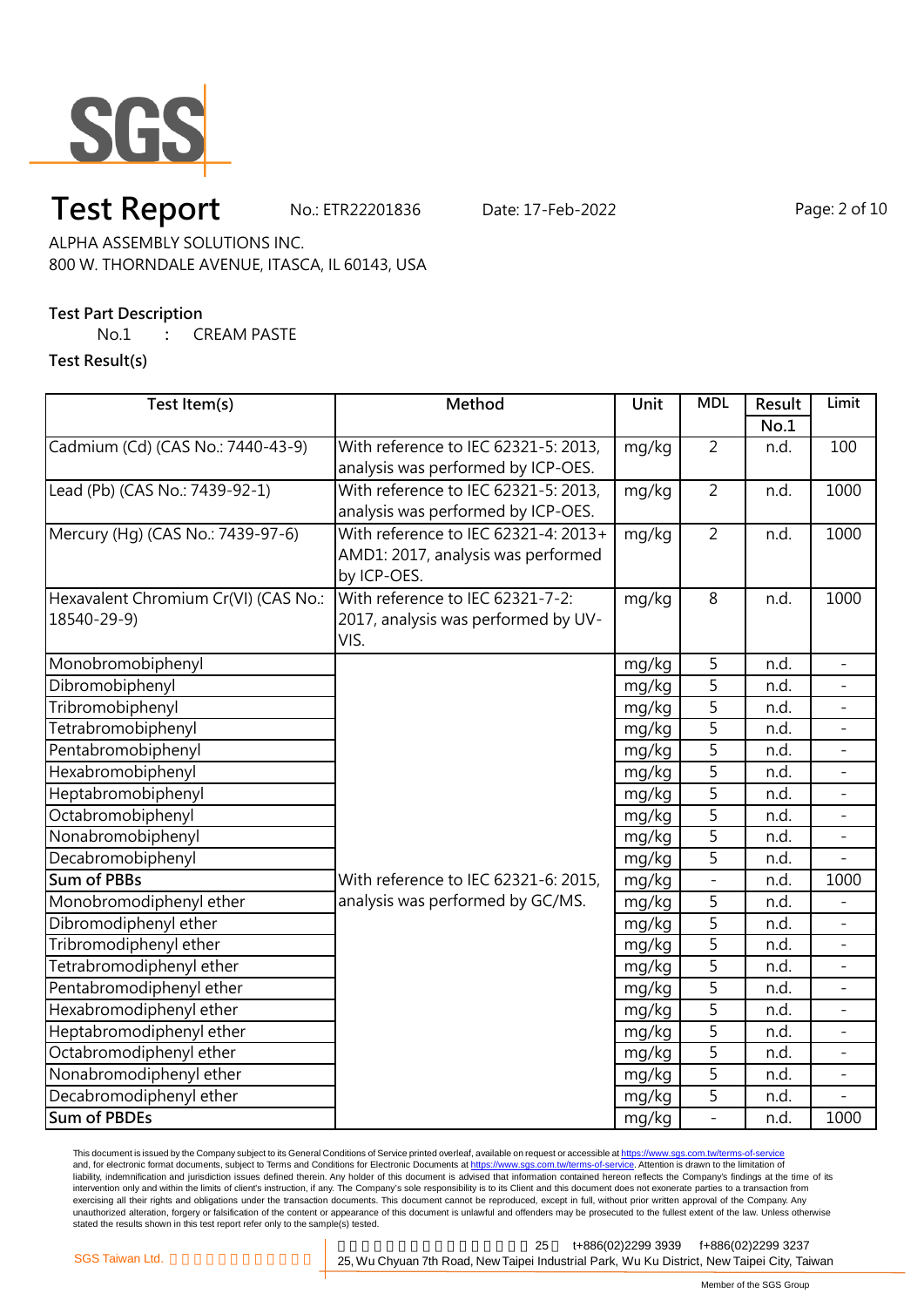

# **Test Report** No.: ETR22201836 Date: 17-Feb-2022 Page: 3 of 10

ALPHA ASSEMBLY SOLUTIONS INC.

800 W. THORNDALE AVENUE, ITASCA, IL 60143, USA

| Test Item(s)                           | Method                               | Unit  | <b>MDL</b>      | Result | Limit                    |
|----------------------------------------|--------------------------------------|-------|-----------------|--------|--------------------------|
|                                        |                                      |       |                 | No.1   |                          |
| Butyl benzyl phthalate (BBP) (CAS No.: | With reference to IEC 62321-8: 2017, | mg/kg | 50              | n.d.   | 1000                     |
| $85 - 68 - 7$                          | analysis was performed by GC/MS.     |       |                 |        |                          |
| Dibutyl phthalate (DBP) (CAS No.: 84-  | With reference to IEC 62321-8: 2017, | mg/kg | 50              | n.d.   | 1000                     |
| $74-2)$                                | analysis was performed by GC/MS.     |       |                 |        |                          |
| Di-(2-ethylhexyl) phthalate (DEHP)     | With reference to IEC 62321-8: 2017, | mg/kg | 50              | n.d.   | 1000                     |
| (CAS No.: 117-81-7)                    | analysis was performed by GC/MS.     |       |                 |        |                          |
| Diisobutyl phthalate (DIBP) (CAS No.:  | With reference to IEC 62321-8: 2017, | mg/kg | 50              | n.d.   | 1000                     |
| $84 - 69 - 5$                          | analysis was performed by GC/MS.     |       |                 |        |                          |
| Diisodecyl phthalate (DIDP) (CAS No.:  | With reference to IEC 62321-8: 2017, | mg/kg | 50              | n.d.   | $\overline{a}$           |
| 26761-40-0, 68515-49-1)                | analysis was performed by GC/MS.     |       |                 |        |                          |
| Diisononyl phthalate (DINP) (CAS No.:  | With reference to IEC 62321-8: 2017, | mg/kg | $\overline{50}$ | n.d.   | $\overline{\phantom{a}}$ |
| 28553-12-0, 68515-48-0)                | analysis was performed by GC/MS.     |       |                 |        |                          |
| Di-n-octyl phthalate (DNOP) (CAS No.:  | With reference to IEC 62321-8: 2017, | mg/kg | 50              | n.d.   | $\overline{\phantom{a}}$ |
| $117 - 84 - 0$                         | analysis was performed by GC/MS.     |       |                 |        |                          |
| Fluorine (F) (CAS No.: 14762-94-8)     | With reference to BS EN 14582: 2016, | mg/kg | 50              | n.d.   |                          |
|                                        | analysis was performed by IC.        |       |                 |        |                          |
| Chlorine (Cl) (CAS No.: 22537-15-1)    | With reference to BS EN 14582: 2016, | mg/kg | 50              | n.d.   |                          |
|                                        | analysis was performed by IC.        |       |                 |        |                          |
| Bromine (Br) (CAS No.: 10097-32-2)     | With reference to BS EN 14582: 2016, | mg/kg | 50              | 580    |                          |
|                                        | analysis was performed by IC.        |       |                 |        |                          |
| Iodine (I) (CAS No.: 14362-44-8)       | With reference to BS EN 14582: 2016, | mg/kg | 50              | n.d.   |                          |
|                                        | analysis was performed by IC.        |       |                 |        |                          |
| PFOS and its salts (CAS No.: 1763-23-1 | With reference to CEN/TS 15968:      | mg/kg | 0.01            | n.d.   |                          |
| and its salts)                         | 2010, analysis was performed by      |       |                 |        |                          |
|                                        | LC/MS/MS.                            |       |                 |        |                          |
| PFOA and its salts (CAS No.: 335-67-1  | With reference to CEN/TS 15968:      | mg/kg | 0.01            | n.d.   |                          |
| and its salts)                         | 2010, analysis was performed by      |       |                 |        |                          |
|                                        | LC/MS/MS.                            |       |                 |        |                          |

This document is issued by the Company subject to its General Conditions of Service printed overleaf, available on request or accessible at <u>https://www.sgs.com.tw/terms-of-service</u><br>and, for electronic format documents, su liability, indemnification and jurisdiction issues defined therein. Any holder of this document is advised that information contained hereon reflects the Company's findings at the time of its intervention only and within the limits of client's instruction, if any. The Company's sole responsibility is to its Client and this document does not exonerate parties to a transaction from exercising all their rights and obligations under the transaction documents. This document cannot be reproduced, except in full, without prior written approval of the Company. Any<br>unauthorized alteration, forgery or falsif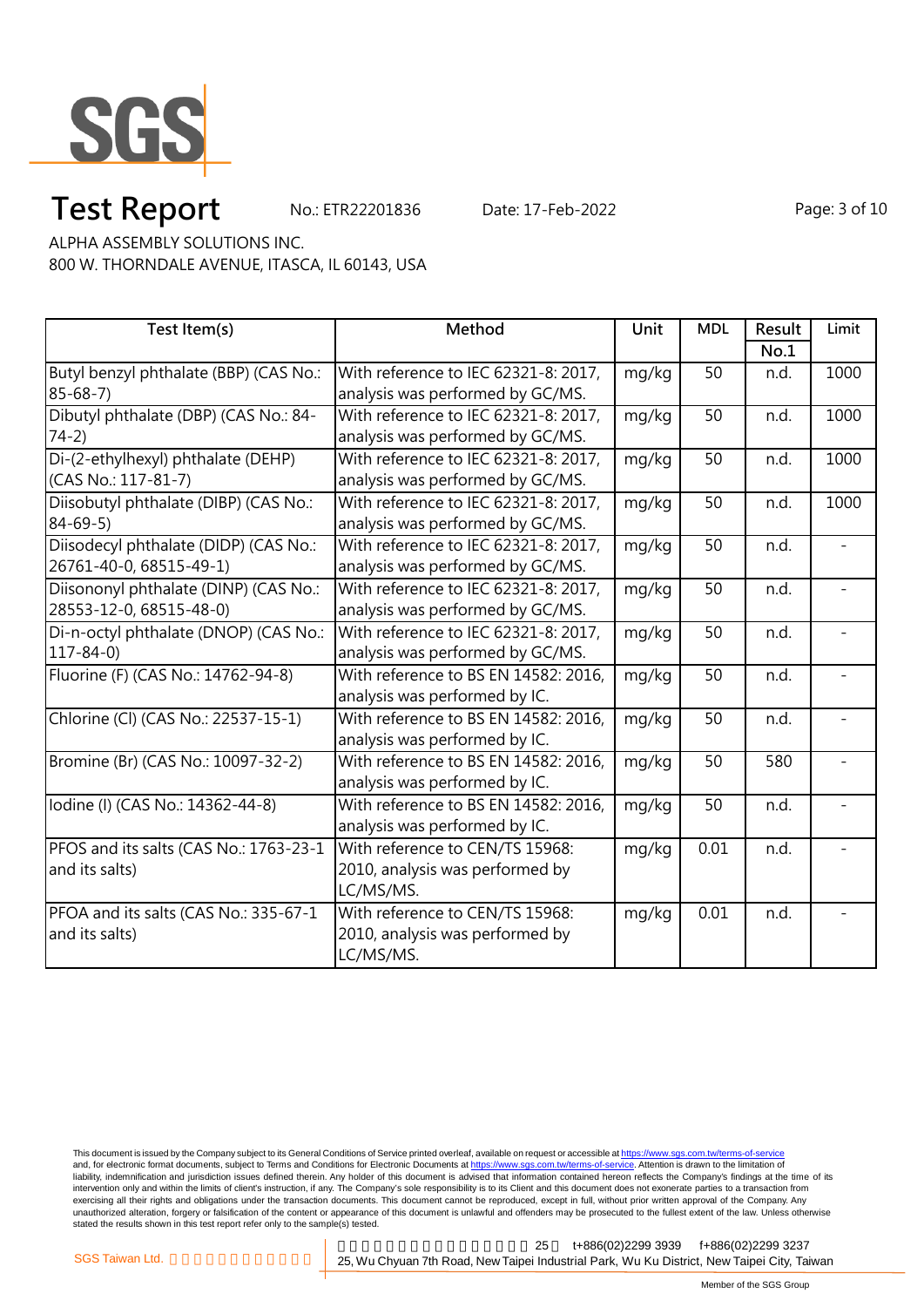

# **Test Report** No.: ETR22201836 Date: 17-Feb-2022 Page: 4 of 10

ALPHA ASSEMBLY SOLUTIONS INC. 800 W. THORNDALE AVENUE, ITASCA, IL 60143, USA

### **Note:**

- 1. mg/kg = ppm;0.1wt% = 0.1% = 1000ppm
- 2. MDL = Method Detection Limit
- 3. n.d. = Not Detected ( Less than MDL)
- 4. "-" = Not Regulated
- 5. PFOS and its salts including : CAS No.: 29081-56-9, 2795-39-3, 29457-72-5, 70225-14-8, 56773-42-3, 251099-16-8, 307-35-7.
- 6. PFOA and its salts including : CAS No.: 3825-26-1, 335-95-5, 2395-00-8, 335-93-3, 335-66-0.
- 7. The statement of compliance conformity is based on comparison of testing results and limits.

This document is issued by the Company subject to its General Conditions of Service printed overleaf, available on request or accessible at https://www.sgs.com.tw/terms-of-service and, for electronic format documents, subject to Terms and Conditions for Electronic Documents at https://www.sgs.com.tw/terms-of-service. Attention is drawn to the limitation of liability, indemnification and jurisdiction issues defined therein. Any holder of this document is advised that information contained hereon reflects the Company's findings at the time of its intervention only and within the limits of client's instruction, if any. The Company's sole responsibility is to its Client and this document does not exonerate parties to a transaction from exercising all their rights and obligations under the transaction documents. This document cannot be reproduced, except in full, without prior written approval of the Company. Any<br>unauthorized alteration, forgery or falsif stated the results shown in this test report refer only to the sample(s) tested.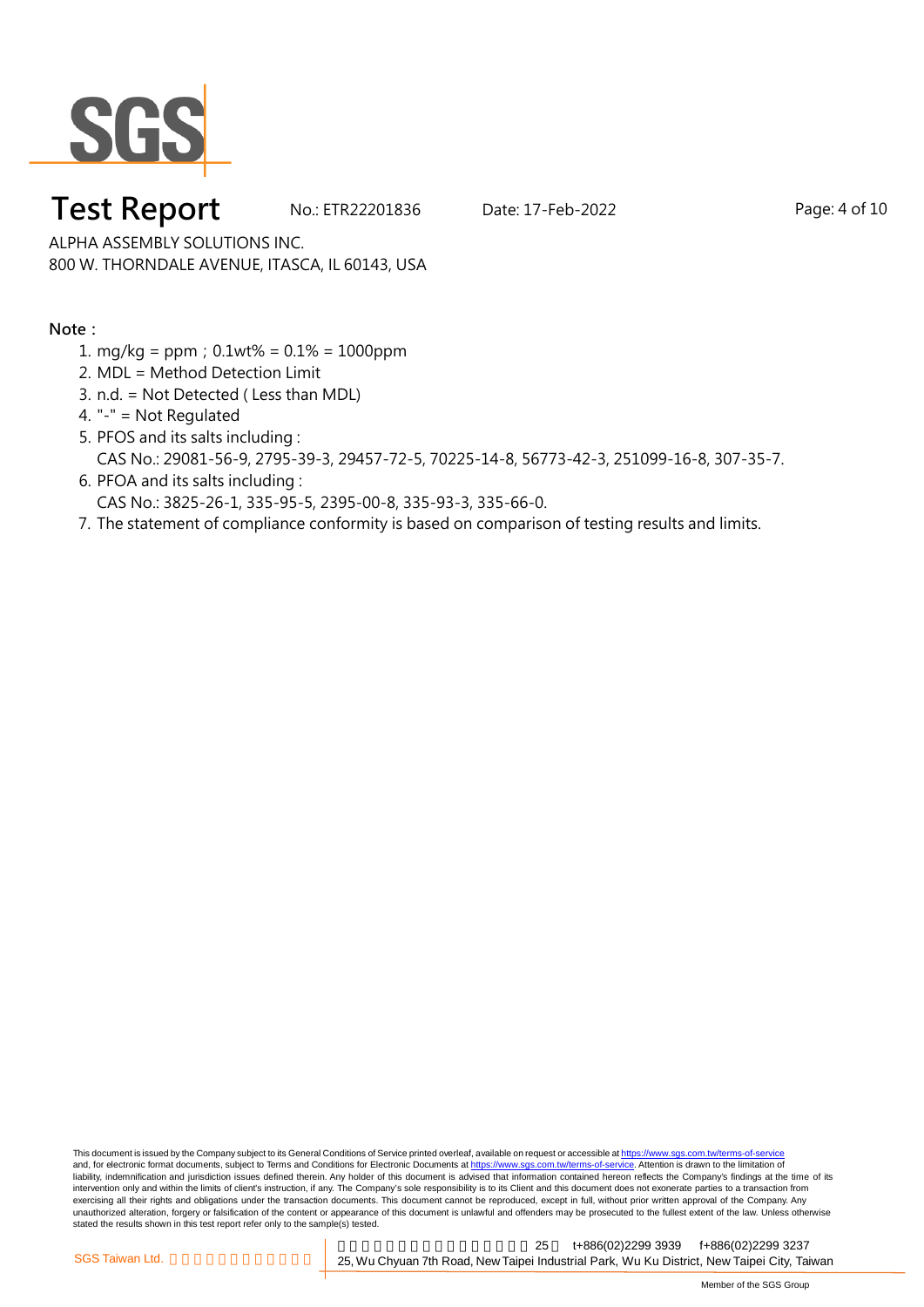

**Test Report** No.: ETR22201836 Date: 17-Feb-2022 Page: 5 of 10

ALPHA ASSEMBLY SOLUTIONS INC. 800 W. THORNDALE AVENUE, ITASCA, IL 60143, USA

### **Analytical flow chart of Heavy Metal**

These samples were dissolved totally by pre-conditioning method according to below flow chart.



( $Cr^{6+}$  test method excluded)

This document is issued by the Company subject to its General Conditions of Service printed overleaf, available on request or accessible at <u>https://www.sgs.com.tw/terms-of-service</u><br>and, for electronic format documents, su liability, indemnification and jurisdiction issues defined therein. Any holder of this document is advised that information contained hereon reflects the Company's findings at the time of its intervention only and within the limits of client's instruction, if any. The Company's sole responsibility is to its Client and this document does not exonerate parties to a transaction from exercising all their rights and obligations under the transaction documents. This document cannot be reproduced, except in full, without prior written approval of the Company. Any<br>unauthorized alteration, forgery or falsif stated the results shown in this test report refer only to the sample(s) tested.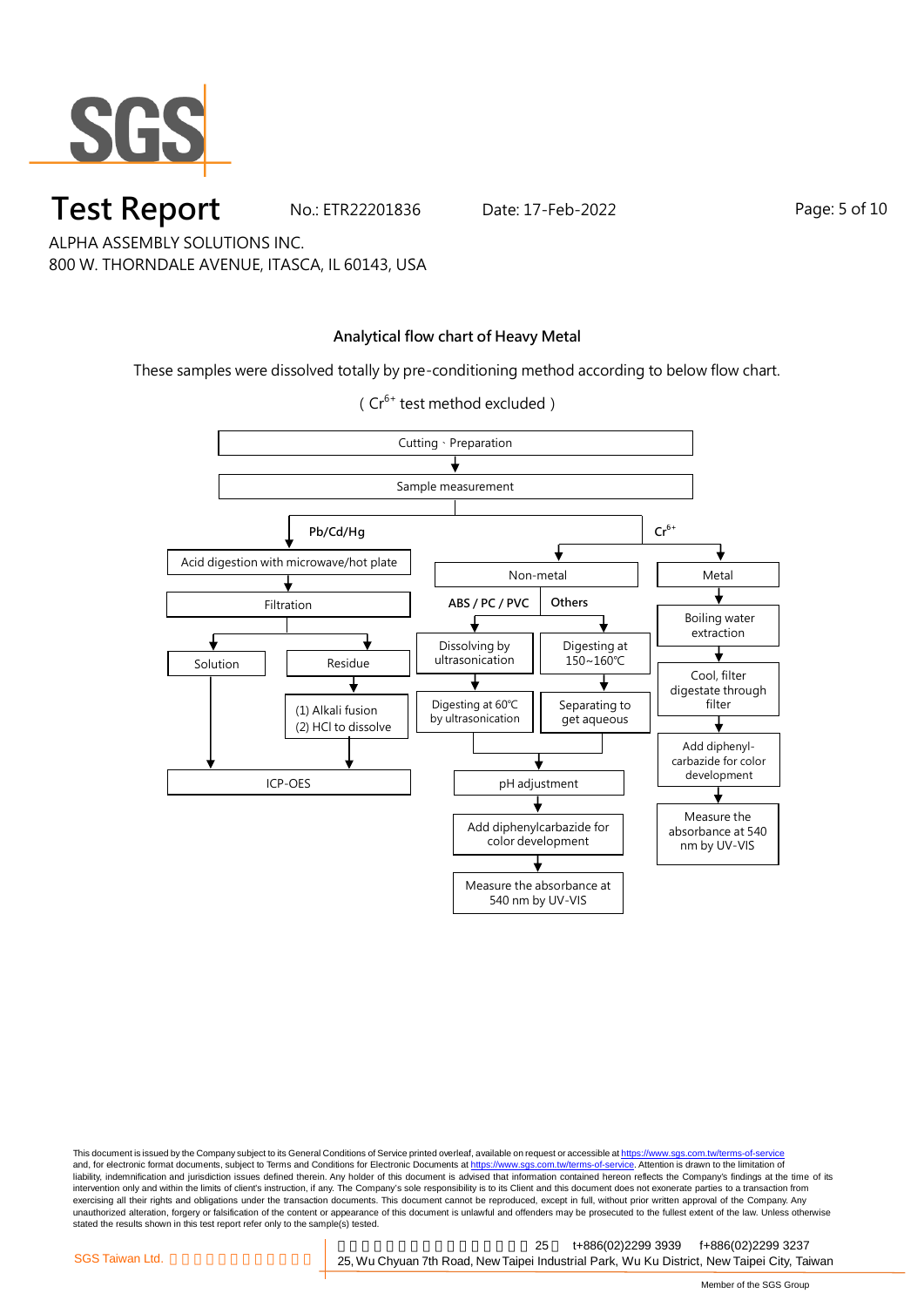

**Test Report** No.: ETR22201836 Date: 17-Feb-2022 Page: 6 of 10

ALPHA ASSEMBLY SOLUTIONS INC. 800 W. THORNDALE AVENUE, ITASCA, IL 60143, USA

#### **Analytical flow chart – PBBs / PBDEs**



This document is issued by the Company subject to its General Conditions of Service printed overleaf, available on request or accessible at <u>https://www.sgs.com.tw/terms-of-service</u><br>and, for electronic format documents, su liability, indemnification and jurisdiction issues defined therein. Any holder of this document is advised that information contained hereon reflects the Company's findings at the time of its intervention only and within the limits of client's instruction, if any. The Company's sole responsibility is to its Client and this document does not exonerate parties to a transaction from exercising all their rights and obligations under the transaction documents. This document cannot be reproduced, except in full, without prior written approval of the Company. Any<br>unauthorized alteration, forgery or falsif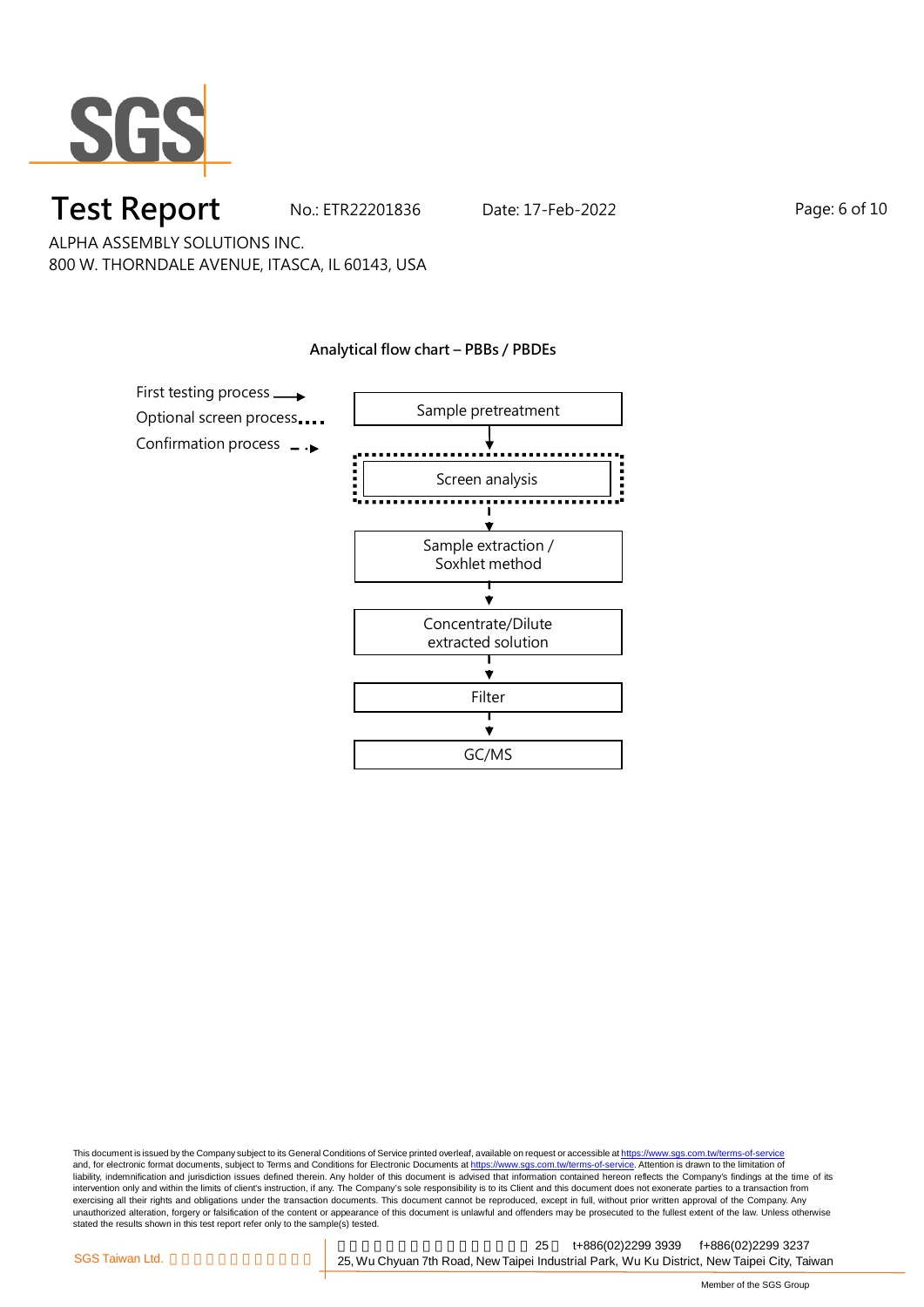

**Test Report** No.: ETR22201836 Date: 17-Feb-2022 Page: 7 of 10

ALPHA ASSEMBLY SOLUTIONS INC. 800 W. THORNDALE AVENUE, ITASCA, IL 60143, USA

**Analytical flow chart - Phthalate**

**【Test method: IEC 62321-8】**



This document is issued by the Company subject to its General Conditions of Service printed overleaf, available on request or accessible at <u>https://www.sgs.com.tw/terms-of-service</u><br>and, for electronic format documents, su liability, indemnification and jurisdiction issues defined therein. Any holder of this document is advised that information contained hereon reflects the Company's findings at the time of its intervention only and within the limits of client's instruction, if any. The Company's sole responsibility is to its Client and this document does not exonerate parties to a transaction from exercising all their rights and obligations under the transaction documents. This document cannot be reproduced, except in full, without prior written approval of the Company. Any<br>unauthorized alteration, forgery or falsif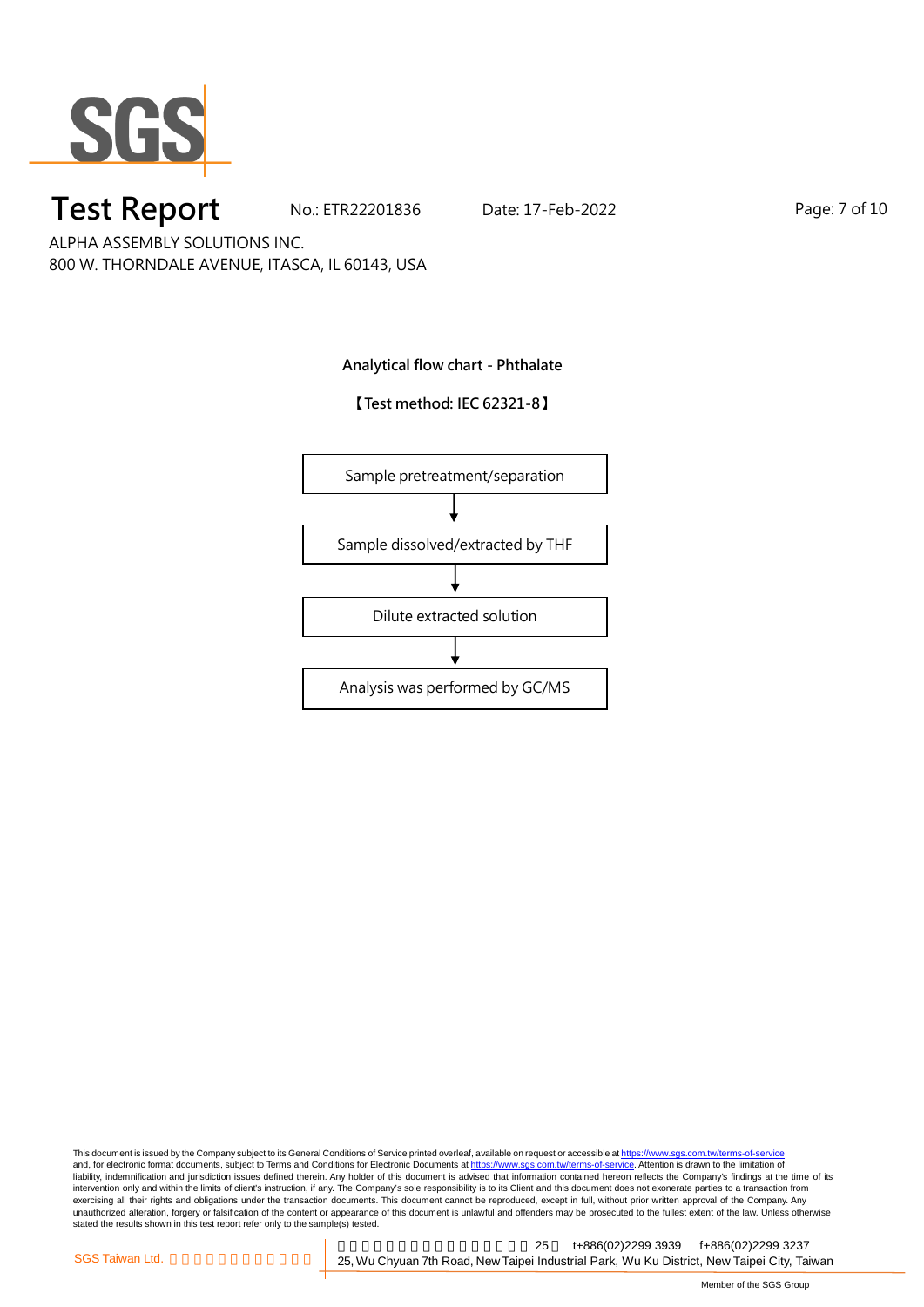

**Test Report** No.: ETR22201836 Date: 17-Feb-2022 Page: 8 of 10

ALPHA ASSEMBLY SOLUTIONS INC. 800 W. THORNDALE AVENUE, ITASCA, IL 60143, USA



This document is issued by the Company subject to its General Conditions of Service printed overleaf, available on request or accessible at <u>https://www.sgs.com.tw/terms-of-service</u><br>and, for electronic format documents, su liability, indemnification and jurisdiction issues defined therein. Any holder of this document is advised that information contained hereon reflects the Company's findings at the time of its intervention only and within the limits of client's instruction, if any. The Company's sole responsibility is to its Client and this document does not exonerate parties to a transaction from exercising all their rights and obligations under the transaction documents. This document cannot be reproduced, except in full, without prior written approval of the Company. Any<br>unauthorized alteration, forgery or falsif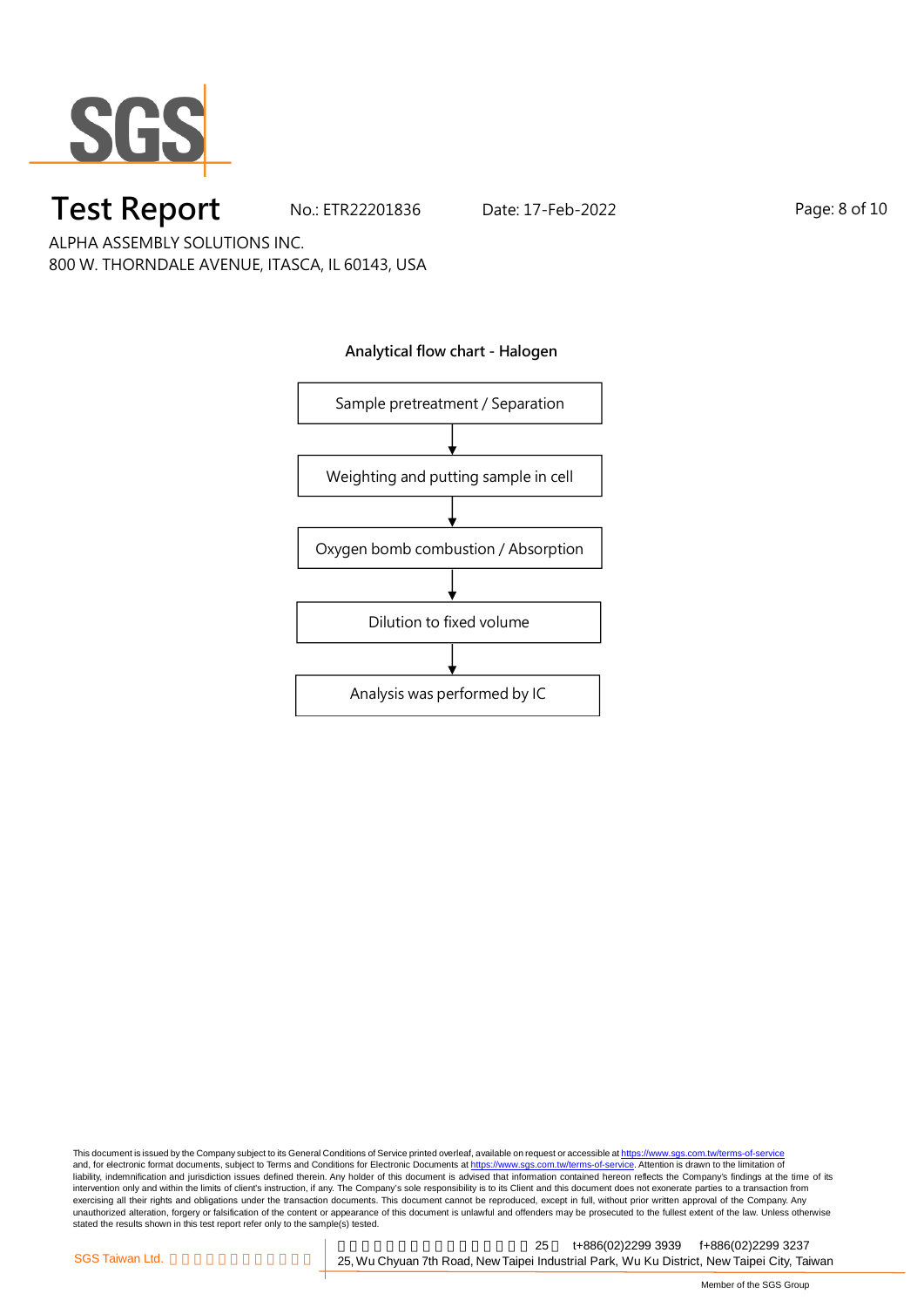

**Test Report** No.: ETR22201836 Date: 17-Feb-2022 Page: 9 of 10

ALPHA ASSEMBLY SOLUTIONS INC. 800 W. THORNDALE AVENUE, ITASCA, IL 60143, USA

### **Analytical flow chart – PFAS (including PFOA/PFOS/its related compound, etc.)**



This document is issued by the Company subject to its General Conditions of Service printed overleaf, available on request or accessible at <u>https://www.sgs.com.tw/terms-of-service</u><br>and, for electronic format documents, su liability, indemnification and jurisdiction issues defined therein. Any holder of this document is advised that information contained hereon reflects the Company's findings at the time of its intervention only and within the limits of client's instruction, if any. The Company's sole responsibility is to its Client and this document does not exonerate parties to a transaction from exercising all their rights and obligations under the transaction documents. This document cannot be reproduced, except in full, without prior written approval of the Company. Any<br>unauthorized alteration, forgery or falsif